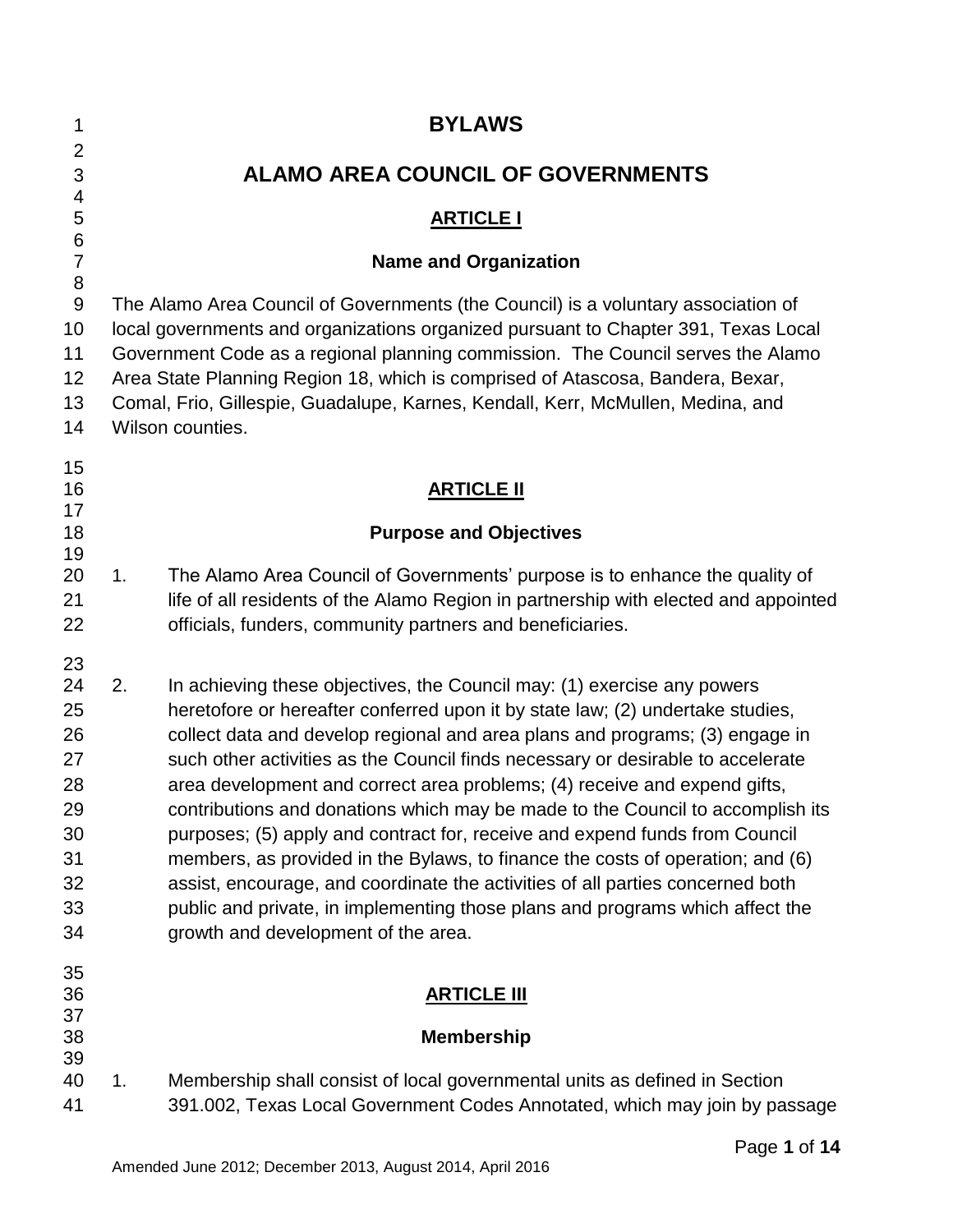of an ordinance, resolution, order or other means, upon payment of dues as provided in Article XI of these Bylaws and approval of the Board of Directors of the Council.

 2. Local governmental units eligible for membership shall be geographically situated in whole or in part, within Atascosa, Bandera, Bexar, Comal, Frio, Gillespie, Guadalupe, Karnes, Kendall, Kerr, McMullen, Medina, and Wilson counties in Texas, and adjoining counties upon request and the approval of the Board of Directors of the Council. Local governmental units eligible for membership include counties, cities, towns, villages, hospital authorities, districts or other political subdivisions of the State.

 3. A member which is more than three months in arrears in its dues may be denied its voting privileges until such time as the dues are paid. A member shall be deemed to have withdrawn from the Council upon becoming more than six (6) months in arrears in its dues.

 4. A member may withdraw from the Council by resolution or other appropriate legal action of the governing body of such withdrawing member and the forwarding of notice of such action to the Council's Executive Director. The member's withdrawal shall be effective as of the date the withdrawing member's governing bodies took action. In the event of withdrawal by a member of the Council, said member shall not be entitled to a return of any portion of previously paid annual dues.

 5. All other organizations within the Council's planning region, whether public or private, not otherwise eligible for membership, may by formal letter to the Council request to become an Associate Member of the Council. Such associate members may participate in Council business solely in an advisory capacity and shall not have the right to vote at Council meetings or be represented on the Council's Board of Directors.

 6. Management of the Council shall be vested in the Council's Board of Directors. At least two-thirds (2/3) of the members of the Board must be elected officials of participating counties or municipalities. The Board of Directors shall select from 77 its members a Chair and Vice-Chair, who shall serve for a period of one year and who shall preside at all meetings of the Council, except as otherwise provided for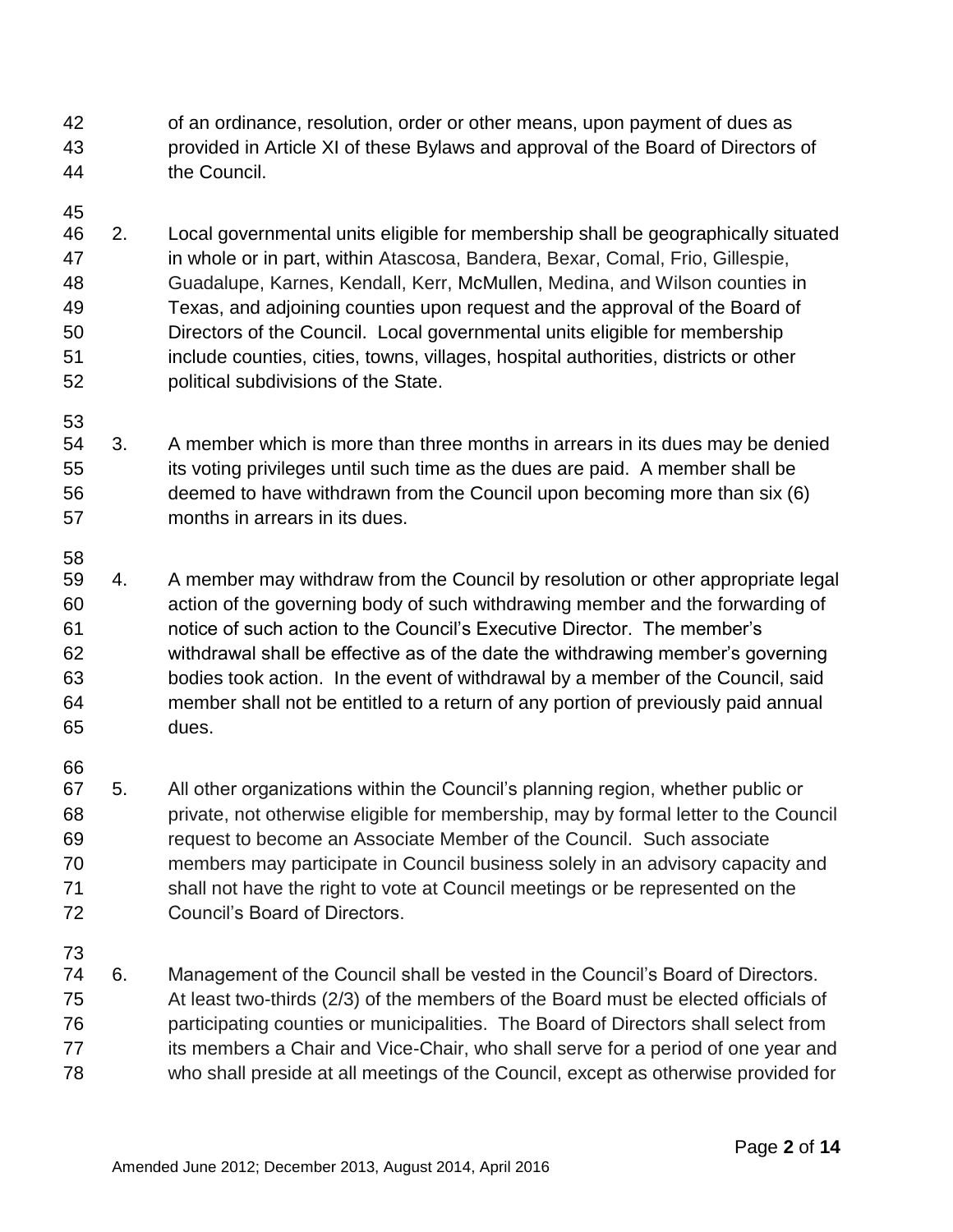| 79 | herein. Should a vacancy occur in the Chair or Vice-Chair position, the vacancy |
|----|---------------------------------------------------------------------------------|
| 80 | shall be filled by a member of the Board.                                       |

 7. On an annual basis or as needed to fill a vacancy in the position of Chair or Vice- Chair, a nominating committee composed of the current and former Chairs of the Board of Directors, shall meet and review the current membership of the Board and recommend to the Board of Directors a Chair and Vice-Chair for the upcoming calendar year. The Board may also consider nominations from the 87 floor in addition to the recommendations from the nominating committee.

## **ARTICLE IV**

## **Board of Directors**

- 1. The Board of Directors (the Board) shall be composed of members elected or appointed by the membership within the areas specified in these Bylaws and shall be elected or appointed as may be determined by each Council member in 96 the following manner:
- a. Three Bexar County representatives, at least two of whom shall be members of the County's Commissioner's Court. The Bexar County Commissioner's Court shall designate and appoint their representatives.
- b. Three City of San Antonio representatives, at least two of whom shall be members of the City Council. The City of San Antonio shall designate and **appoint their representatives.**
- c. Representatives of member cities other than San Antonio as follows:
- 108 108 1. Three representatives for Cities situated in Bexar County. Representatives may be elected at large or members may agree upon a division of their number into groups of at least six. The Greater Bexar County Council of Cities (the GBCCC) will coordinate the election.
- 2. Three representatives for Cities not classified as "Urbanized" and **Strumber Situated outside of Bexar County.**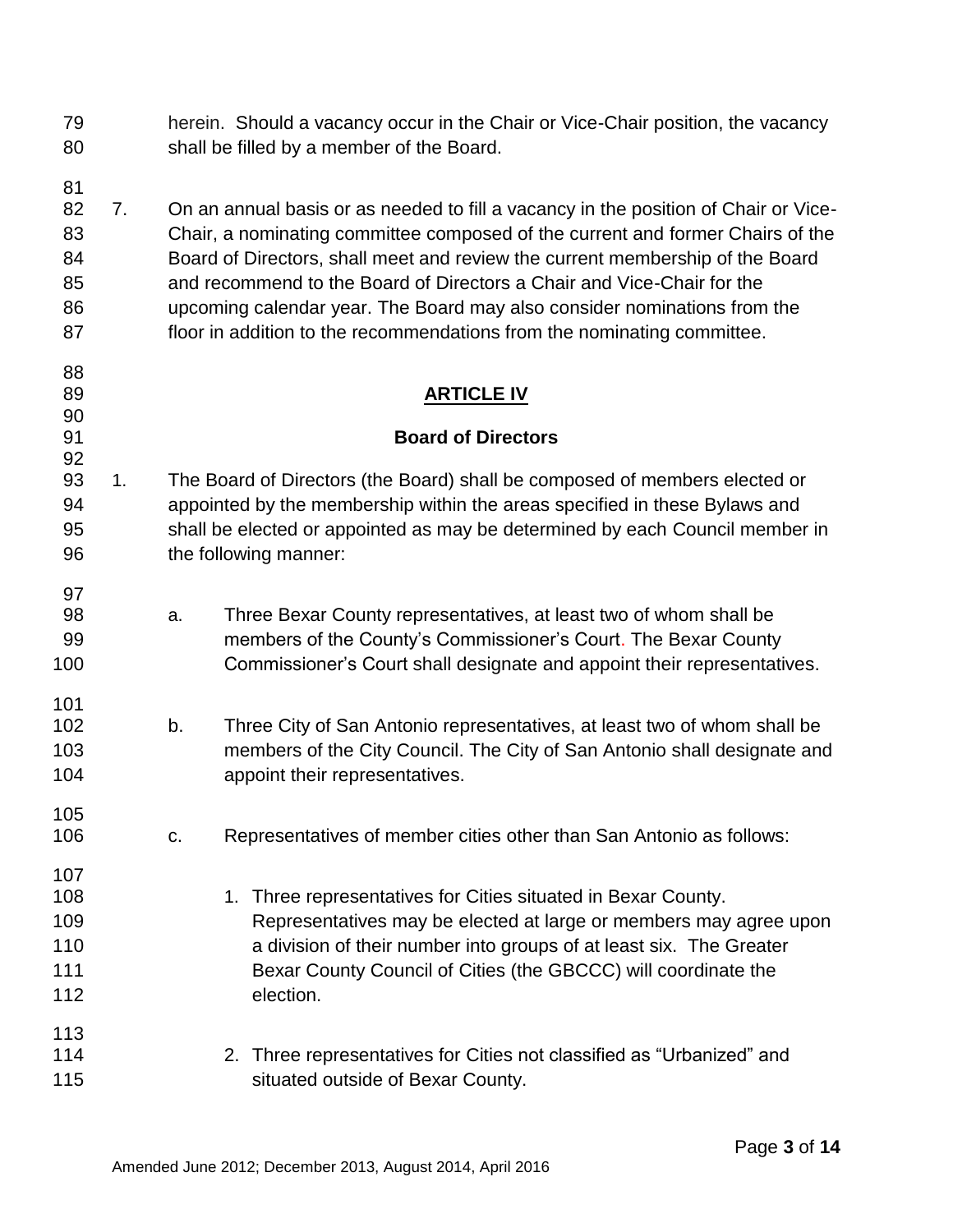| 116 |    |                                                                                 |
|-----|----|---------------------------------------------------------------------------------|
| 117 |    | Cities shall be grouped by counties as follows:                                 |
| 118 |    |                                                                                 |
| 119 |    | a. Group A cities – Atascosa, Frio, McMullen, Medina – One                      |
| 120 |    | member. AACOG will coordinate and disseminate a letter to all                   |
| 121 |    | eligible cities within Group A. The letter will contain a list of all           |
| 122 |    | eligible candidates, and request that cities select their                       |
| 123 |    | respective representative. After AACOG tallies the vote, the                    |
| 124 |    | candidate with the highest number of votes will be the designee.                |
| 125 |    |                                                                                 |
| 126 |    | b. Group B cities – Comal, Guadalupe, Karnes and Wilson – One                   |
| 127 |    | member. AACOG will coordinate and disseminate a letter to all                   |
| 128 |    | eligible cities within Group B. The letter will contain a list of all           |
| 129 |    | eligible candidates, and request that cities select their                       |
| 130 |    | respective representative. After AACOG tallies the vote, the                    |
| 131 |    | candidate with the highest number of votes will be the designee.                |
| 132 |    |                                                                                 |
| 133 |    | c. Group C cities – Bandera, Gillespie, Kendall and Kerr – One                  |
| 134 |    | member. AACOG will coordinate and disseminate a letter to all                   |
| 135 |    | eligible cities within Group C. The letter will contain a list of all           |
| 136 |    | eligible candidates, and request that cities select their                       |
| 137 |    | respective representative. After AACOG tallies the vote, the                    |
| 138 |    | candidate with the highest number of votes will be the designee.                |
| 139 |    |                                                                                 |
| 140 | d. | One representative for cities classified as "Urbanized" situated outside of     |
|     |    |                                                                                 |
| 141 |    | Bexar County.                                                                   |
| 142 |    |                                                                                 |
| 143 | е. | One representative selected by Council members who represent                    |
| 144 |    | independent public utility boards and special districts. AACOG will             |
| 145 |    | coordinate and disseminate a letter to all eligible independent public utility  |
| 146 |    | boards and special districts, containing a list of all eligible candidates, and |
| 147 |    | request that those entities select their respective representative. The         |
| 148 |    | representative candidate with the highest number of votes will be the           |
|     |    |                                                                                 |
| 149 |    | designee.                                                                       |
| 150 |    |                                                                                 |
| 151 | f. | One representative selected by Council members who represent multi-             |
|     |    |                                                                                 |
| 152 |    | county districts. AACOG will coordinate and disseminate a letter to all         |
| 153 |    | multi-county districts, containing a list of all eligible candidates, and       |
| 154 |    | request that those entities select their respective representative. The         |
| 155 |    | representative candidate with the highest number of votes will be the           |
| 156 |    | designee.                                                                       |
|     |    |                                                                                 |
| 157 |    |                                                                                 |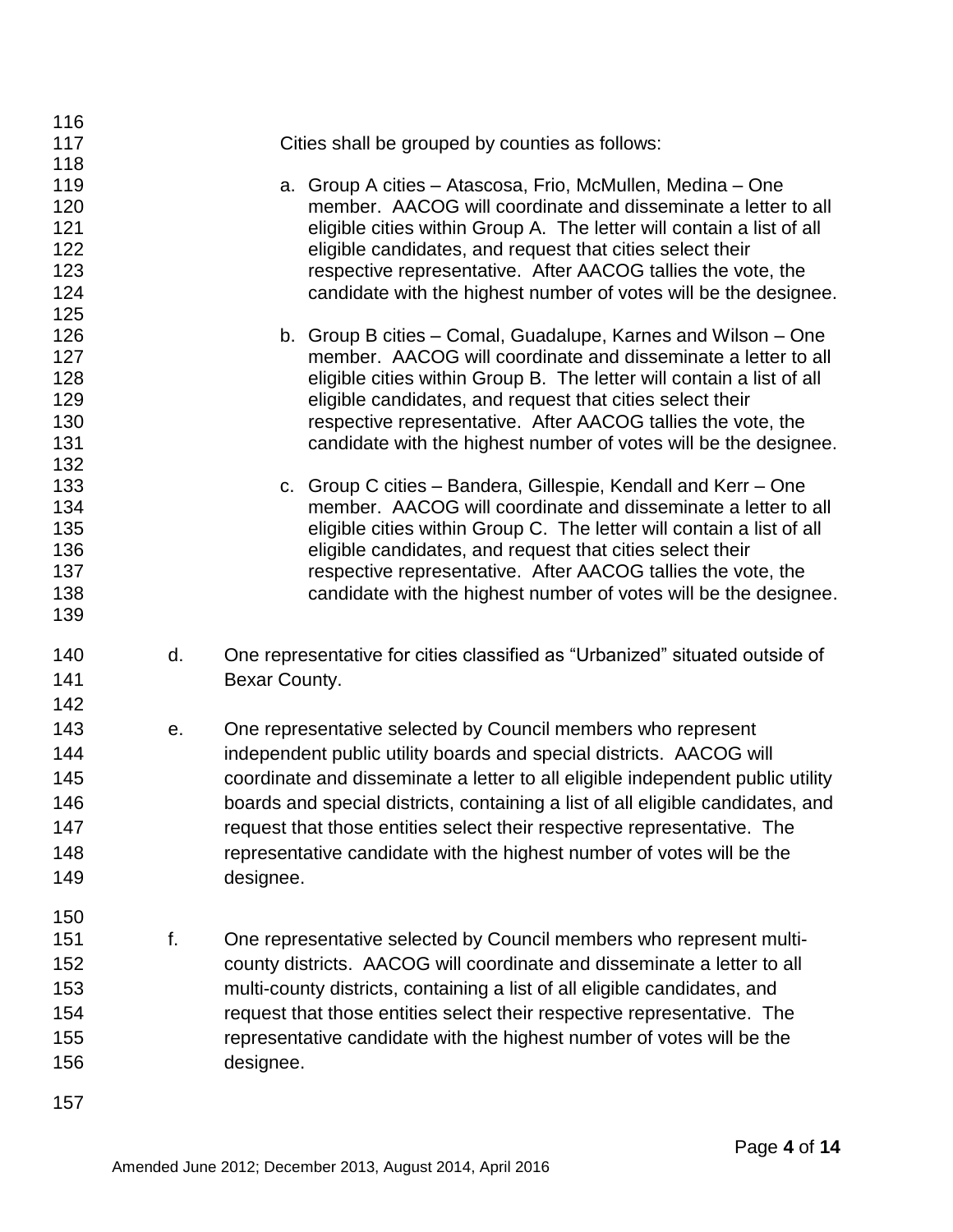- 158 g. One representative selected by Council members who represent hospital / health districts. AACOG will coordinate and disseminate a letter to all eligible hospital / health districts, containing a list of all eligible candidates, and request that those entities select their respective representative. The representative candidate with the highest number of votes will be the designee.
- h. One representative selected by Council members who represent school districts. Representative shall be a member of a member school district's board of trustees. AACOG will coordinate and disseminate a letter to all eligible school districts, containing a list of all eligible candidates, and request that those entities select their respective representative. The representative candidate with the highest number of votes will be the designee.

- 173 i. One representative from each County, other than Bexar. Representative 174 shall be a member of the Commissioners Court and appointed by their specific Commissioners Court.
- 177 i. One representative selected by Council members who represent soil and water conservation districts. AACOG will coordinate and disseminate a letter to all eligible soil and water conservation districts, containing a list of all eligible candidates, and request that those entities select their respective representative. The representative candidate with the highest number of votes will be the designee.
- k. Two representatives, one from the Texas Senate and one from the Texas House of Representatives, to be selected by Council representatives who represent urban and rural areas within the AACOG region shall be members and have voting privileges. AACOG will coordinate and disseminate a letter, containing a list of all eligible candidates, to all eligible representatives from the Texas Senate and Texas House whose electoral districts lie within the AACOG region; and request that those eligible candidates select their respective representatives. The candidates with the highest number of votes will be the designees.
- *Ex-Officio, non-voting,* status will also be extended to the balance of the delegation members within the AACOG region (State Planning Region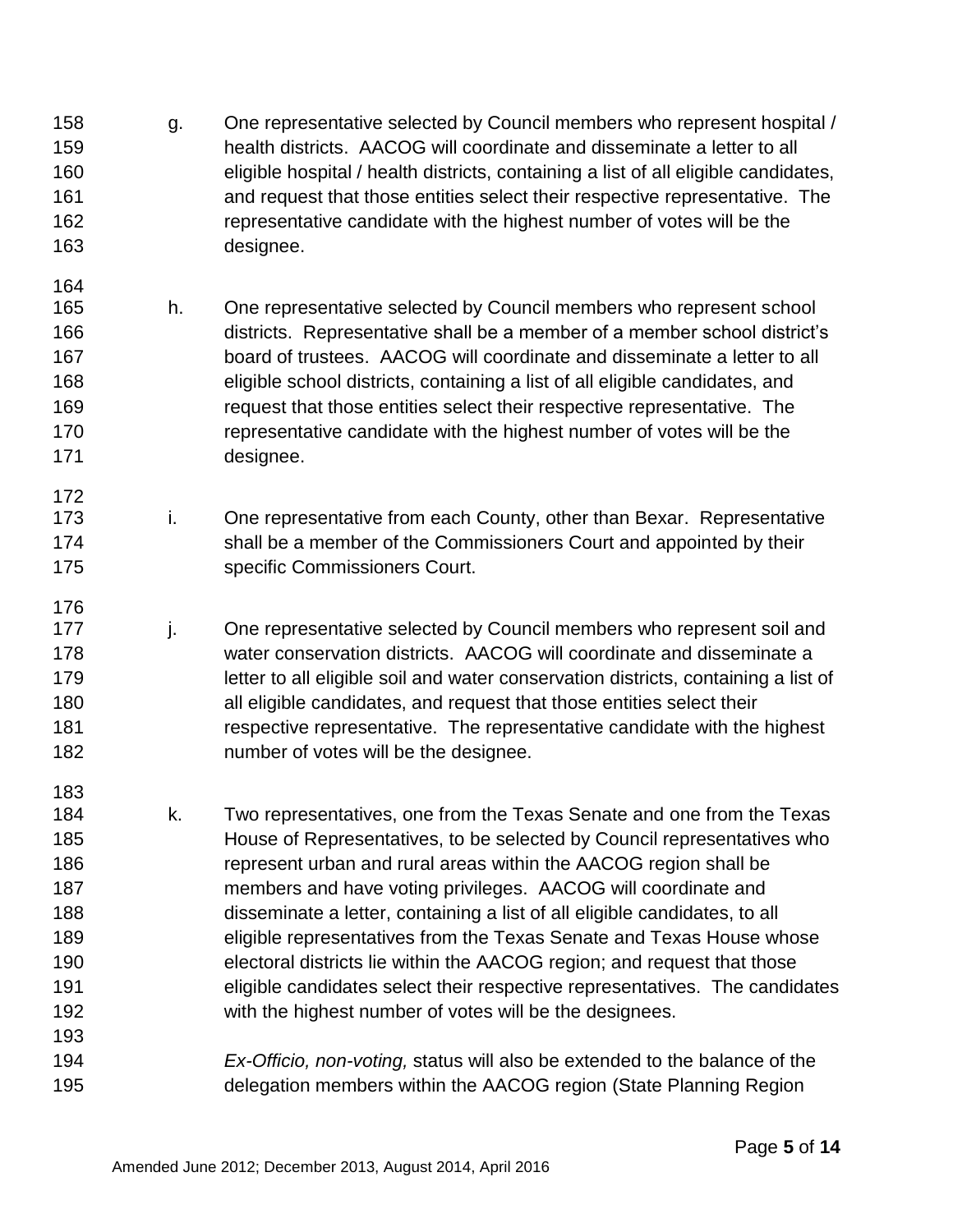*Governing Body of a Commission*. l. One representative from Joint Base – San Antonio. *Ex-Officio, non-voting,* status will be extended to the representative; whom shall represent the military installations and personnel. m. Directors shall be permitted to designate an alternate to attend Board meetings in their behalf. Only one designated alternate however, who is not an elected official, may represent Director and exercise voting privileges at a Board meeting so long as elected officials constitute two- thirds (2/3) of the Board Directors present to vote and voting at the meeting. Directors shall provide the name and contact information for their designated Alternate(s) in writing to the Executive Director on official stationary. 2. The term "elected officials" used herein includes, but is not limited to, a mayor or member of the governing body of a municipality, a county judge, a county commissioner, a member of a school district board, a state elected official or a member of the elected governing body of a special district. 3. Each "elected" Board Director shall be appointed for the current term of their office and will serve until his successor is duly qualified or installed as Board Director. A "non-elected" Board Director will serve for a maximum period of four (4) years, upon which time their respective membership sector shall renew or 221 replace the representative. 4. Each Board Director shall have one vote, unless otherwise stated. A member of the Board of Directors or their designated alternate must be physically present to vote at any regular or special meeting of the Board of Directors. No proxy votes, meetings via telephone conference calls, or live video transmission meetings are allowed. A simple majority of members of the Board shall constitute a quorum for the conduct of business. Voting shall be by voice or by the showing of hands, at the discretion of the Chair; provided; however, that a roll call vote shall be had upon the seconded request of any member of the Board. The vote of a majority of the members present at a meeting shall decide any motion before the Board except as hereinafter provided. On any motion determined by a majority vote upon which a Board member representing a general purpose government, or a group of such governments, dissents, said dissenting member may request

18); as per *Texas Local Government Code, Section 391.006 (c),*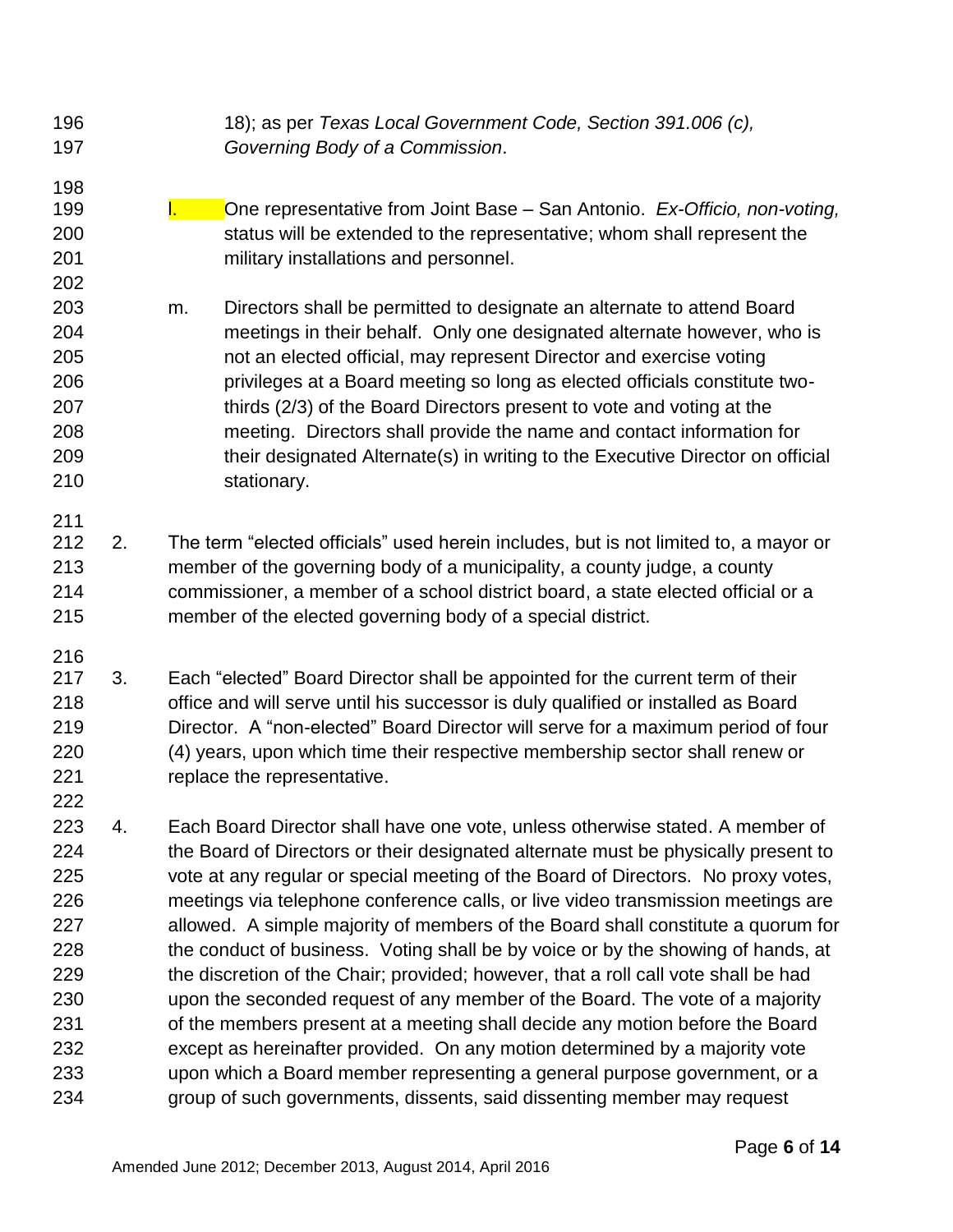| 235<br>236<br>237<br>238<br>239<br>240<br>241 |    | reconsideration of said motion by a weighted vote. The Chair must grant such<br>request for reconsideration. Only Board members representing a general-<br>purpose government, or a group of such governments, shall be entitled to<br>participate in a weighted vote. The votes of such members shall be weighted on<br>the basis of the population represented by such members and the population of<br>each general-purpose government shall be the figure used to calculate the<br>payment of Council dues for the then current year, as follows: |                                                                                                                                                                                                                                                                 |  |
|-----------------------------------------------|----|-------------------------------------------------------------------------------------------------------------------------------------------------------------------------------------------------------------------------------------------------------------------------------------------------------------------------------------------------------------------------------------------------------------------------------------------------------------------------------------------------------------------------------------------------------|-----------------------------------------------------------------------------------------------------------------------------------------------------------------------------------------------------------------------------------------------------------------|--|
| 242<br>243<br>244                             |    | a.                                                                                                                                                                                                                                                                                                                                                                                                                                                                                                                                                    | A member (or members) representing a county shall cast the number of<br>votes equal to the total population of the county.                                                                                                                                      |  |
| 245<br>246<br>247                             |    | b.                                                                                                                                                                                                                                                                                                                                                                                                                                                                                                                                                    | A member (or members) representing a city (or group of cities) shall cast<br>the number of votes equal to the total population of the city (or cities).                                                                                                         |  |
| 248<br>249<br>250<br>251                      |    | C.                                                                                                                                                                                                                                                                                                                                                                                                                                                                                                                                                    | A member (or members) representing the City of San Antonio, present<br>and voting, may collectively vote only the total population of the City of<br>San Antonio.                                                                                               |  |
| 252<br>253<br>254                             |    | d.                                                                                                                                                                                                                                                                                                                                                                                                                                                                                                                                                    | A member (or members) representing Bexar County, present and voting,<br>may collectively vote only the total population of Bexar County.                                                                                                                        |  |
| 255<br>256<br>257<br>258<br>259<br>260        |    |                                                                                                                                                                                                                                                                                                                                                                                                                                                                                                                                                       | In consideration of a motion by weighted vote, a majority vote for or against the<br>previous action of the Board shall decide the motion. A motion for<br>reconsideration may only be made during the meeting for which the original<br>motion was considered. |  |
| 261<br>262<br>263                             | 5. |                                                                                                                                                                                                                                                                                                                                                                                                                                                                                                                                                       | A vacancy in office because of death, resignation, removal, disqualification or<br>otherwise, of a Director shall be filled by the Council member which elected or<br>appointed said Director.                                                                  |  |
| 264<br>265                                    | 6. |                                                                                                                                                                                                                                                                                                                                                                                                                                                                                                                                                       | Required attendance at Board of Director Meetings:                                                                                                                                                                                                              |  |
| 266<br>267<br>268<br>269                      |    | a.                                                                                                                                                                                                                                                                                                                                                                                                                                                                                                                                                    | A Director shall relinquish their seat upon three meeting absences by the<br>Director and/or their alternate within a single calendar year, when no<br>reasonable excuse is presented by the Director to the Board.                                             |  |
| 270<br>271<br>272<br>273                      |    | b.                                                                                                                                                                                                                                                                                                                                                                                                                                                                                                                                                    | When an alternate is not designated, a Director shall relinguish their seat<br>upon three Board meeting absences when no reasonable excuse is<br>presented.                                                                                                     |  |
| 274                                           |    |                                                                                                                                                                                                                                                                                                                                                                                                                                                                                                                                                       |                                                                                                                                                                                                                                                                 |  |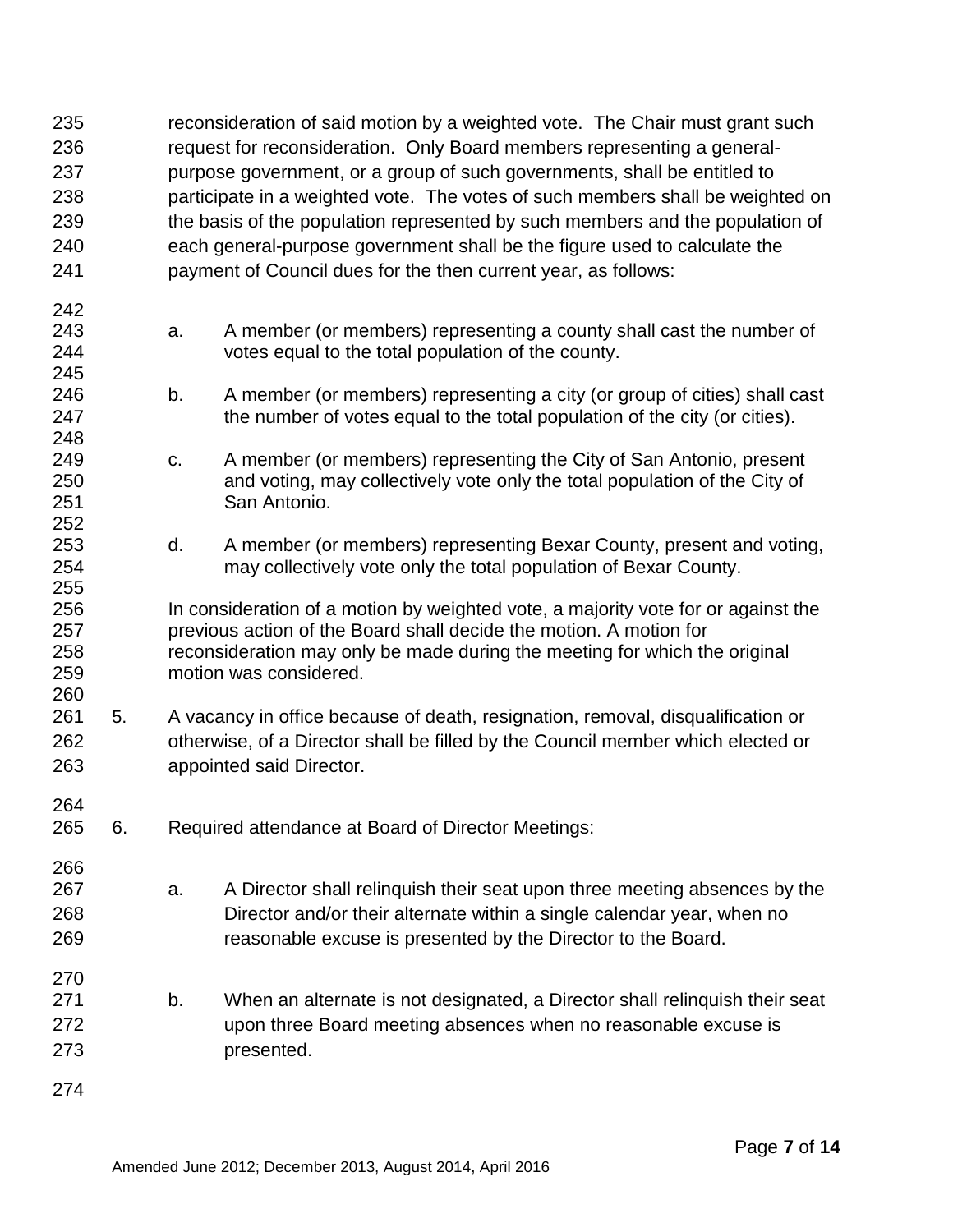c. Board meeting attendance records shall reflect the attendance of the Director or their alternate, considered together as a single attendance 277 record. d. The Executive Director shall notify a Director of the attendance requirements when the Director and their alternate, collectively miss two meetings within a calendar year. After collectively missing a third Board meeting, the Board Chair shall notify the absent Director and the entity they represent (appointing body), in writing that the Director is required to relinquish their seat. e. Excused absence determined by Board Chair or Executive Director when notified by Director in advance of anticipated absence. 7. The Chair shall be the principal executive officer of the Council, and in general, shall supervise and control all the business and affairs of the Council. The Chair shall preside at all meetings of the Council and of the Board of Directors, except as otherwise stated herein. The Chair, Vice-Chair or any other officer of the Council authorized by the Board may sign contracts, checks, drafts or other instruments which the Board has authorized to be executed, and in general, may perform all duties incident to the office of Chair and other such duties as may be prescribed by the Board from time to time. The Board of Directors may also authorize the Executive Director, his designee and any other Director level officer of AACOG to act on AACOG's behalf and sign documents as described above. 8. In the absence of the Chair or in the event of the Chair's inability or refusal to act, the Vice-Chair shall perform the duties of the Chair, and when so acting, shall have all the powers of the Chair. The Vice-Chair shall perform such other duties as from time to time may be assigned to them by the Chair or by the Board of Directors. 9. As an honor, past Chairs who are no longer member representatives may be recognized as ex-officio, non-voting, non-dues paying, non-entity representative members by the Board in the capacity of citizen advisors. **ARTICLE V Executive Committee**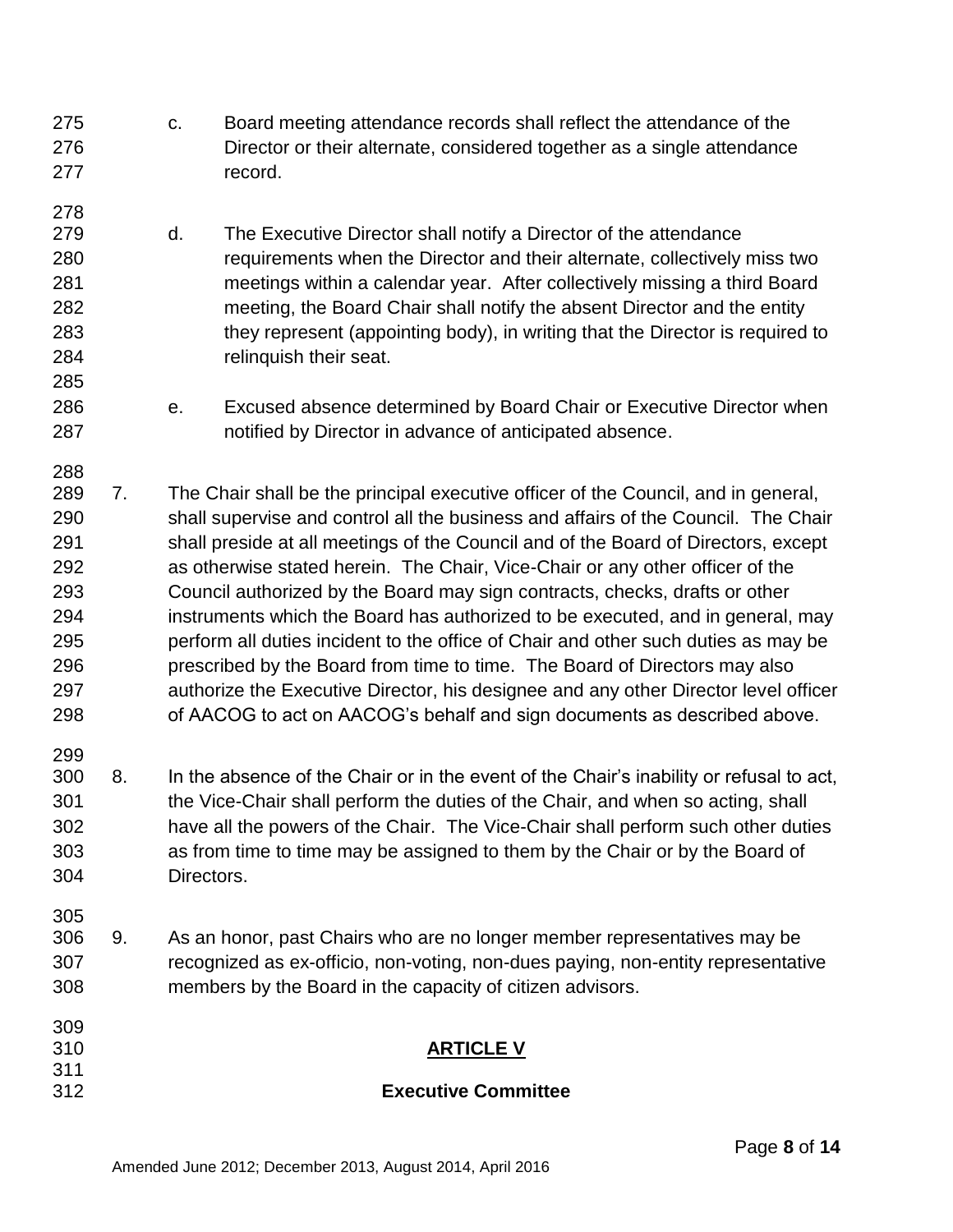- 1. There will be an Executive Committee chosen from the Board of Directors, consisting of the Chair, Vice-Chair, and nine (9) other members chosen by the Chair, after consultation with the Vice-Chair. These eleven (11) Executive Committee members will serve a one-year term beginning at the regular meeting in January, with no limitations for successions. No Board member may serve on the Executive Committee if the entity which they represent is in arrears 60 days or more on dues owed to the Council. Vacancies on the Executive Committee because of death, resignation, removal, disqualification or otherwise may be filled immediately by the Chair. No entity member may have more than one Director serve on the Executive Committee.
- 2. The Executive Committee, unless otherwise determined by the Board of Directors, shall meet as necessary, and shall be responsible for the oversight of the Executive Directors' implementation of policies established by the Board of Directors. The Vice-Chair shall preside at meetings of the Executive Committee and in the absence of the Vice-Chair, the Chair shall preside. The Executive Committee shall:

- a. Monitor, review and make recommendations to the Board on matters concerning the Council.
- b. Conduct the Executive Director's annual performance and compensation review by January of each year and forward a recommendation to the Board of Directors.
- c. Ensure the development and monitor the implementation of a comprehensive audit program.
- d. Evaluate staff's recommendation and recommend to the Board the selection of an Auditor.
- e. Monitor the fiscal affairs of the Council, which includes but is not limited to the review of financial reports, review of draft audit report(s) and making other necessary recommendations to Board for approval as necessary.
- f. Make recommendation to the Board of Directors regarding any disciplinary action against the Executive Director.
- g. Actions of the Executive Committee may be appealed to the Board of Directors upon the written request of any member.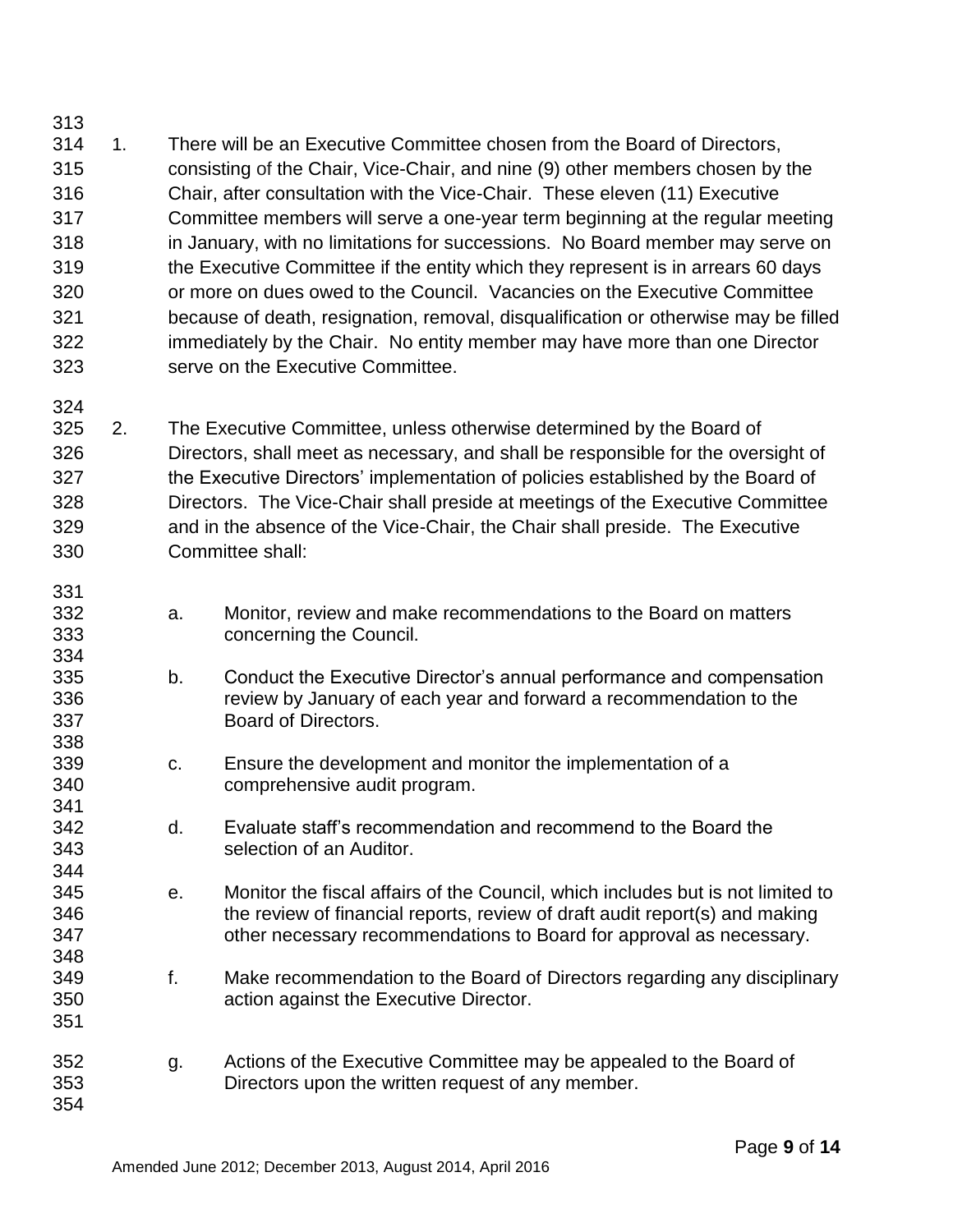- 3. A simple majority of the Executive Committee shall constitute a quorum for the purpose of conducting business.
- 4. A member of the Executive Committee shall relinquish their seat on the Executive Committee, upon the occurrence of two meeting absences within a single calendar year, when no reasonable excuse for their absence is presented by the Director to the Chair. A position made vacant by such forfeiture shall be filled as described in Article V, paragraph (1) above. Regular membership on the Board of Directors shall not be affected by the provisions of this paragraph.
- 5. In addition to the Executive Committee, the Board of Directors may create and appoint members to ad-hoc sub-committees, create, appoint and remove with cause, members to any program advisory committee, as the Board deems necessary. Unless otherwise directed by the Board, all sub-committees and program advisory committees shall forward studies, findings and recommendations directly to the Board for consideration. Sub-committees shall be composed of the Chair, at their discretion, and a minimum of three other (3) Board members up to a maximum of ten (10), not including the Chair. A simple majority of the members of any committee shall constitute a quorum for the conduct of business.

## **ARTICLE VI**

## **Executive Director and Staff**

- 1. The Board of Directors shall employ an Executive Director and any staff members assigned to direct-report to the Board of Directors, who shall serve at the pleasure of the Board.
- 

- 2. The Executive Director shall be the chief administrative officer of the Council, who shall appoint, supervise and remove all subordinate employees, is subject to the rules and regulations of the Board of Directors. The Executive Director acts for and in the name of the Council and shall direct the day-to-day operations of the Agency. The Agency is defined as the Alamo Area Council of Governments and its affiliations.
- 3. The Executive Director shall be responsible for the preparation of the annual budget and work program of the Council and shall faithfully execute all other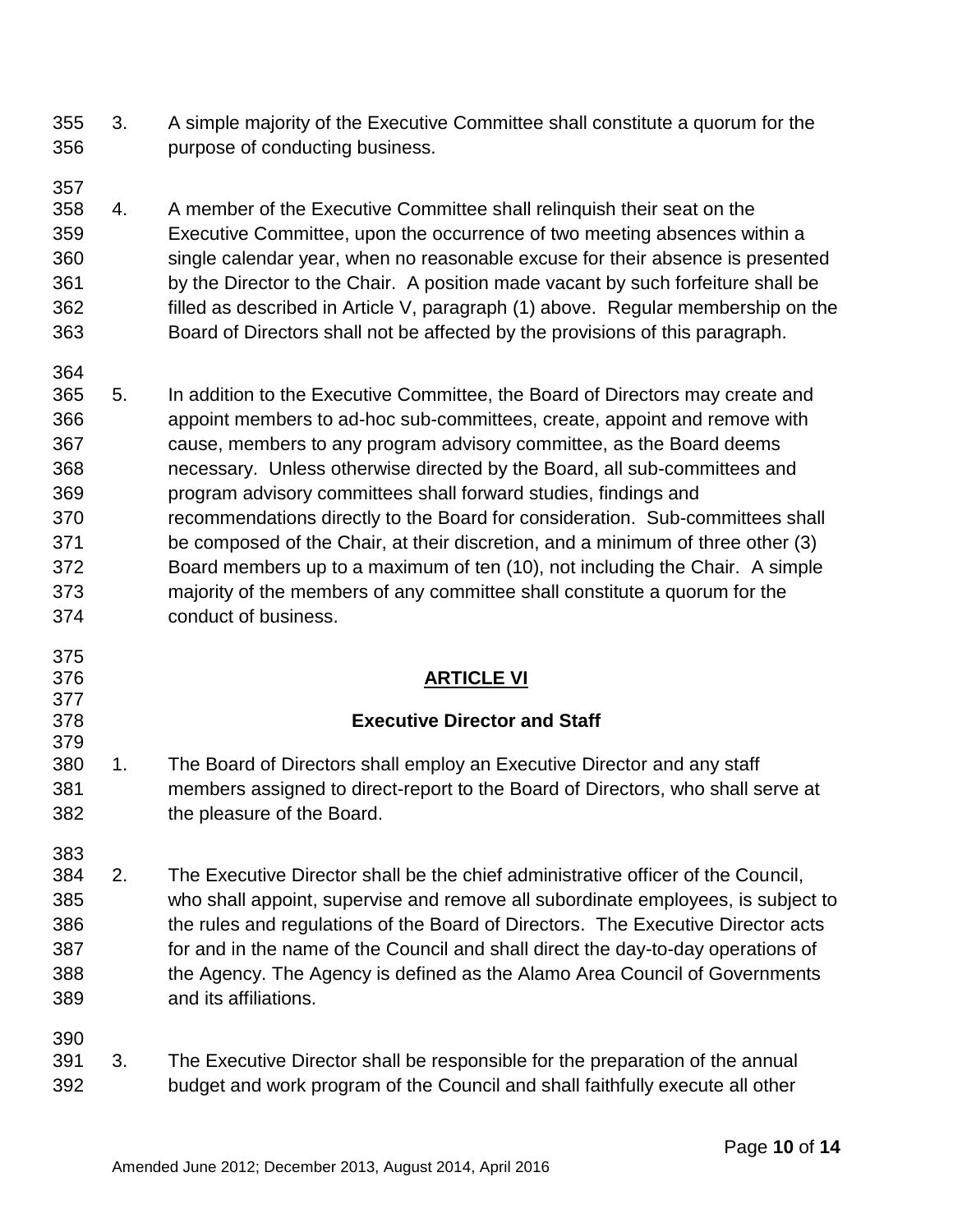| 393<br>394                             |          | duties and responsibilities vested in or lawfully required by the Board of<br>Directors.                                                                                                                                                                                                                                                                   |
|----------------------------------------|----------|------------------------------------------------------------------------------------------------------------------------------------------------------------------------------------------------------------------------------------------------------------------------------------------------------------------------------------------------------------|
| 395<br>396<br>397<br>398               |          | <b>ARTICLE VII</b><br><b>Meetings</b>                                                                                                                                                                                                                                                                                                                      |
| 399<br>400<br>401<br>402<br>403        | 1.       | The Board of Directors shall hold regular and/or special meetings at such times<br>and places as it may determine and said meetings shall be open to the public.<br>Meetings shall be held monthly at the Council's main office located in San<br>Antonio, Texas, unless otherwise determined by the Board.                                                |
| 404<br>405<br>406<br>407<br>408<br>409 | 2.       | Special meetings of the Board may be called by the Chair or upon the written<br>request of twenty percent (20%) of the members of the Board of Directors for the<br>purpose of transacting any business specified in the call. The call for a special<br>meeting must be in writing and mailed to each Director at least five days before<br>such meeting. |
| 410<br>411<br>412<br>413<br>414<br>415 | 3.       | There shall be an annual meeting of the Council at a time and place to be<br>determined by the Board of Directors. Normally this meeting shall be held during<br>the month of December, as herein described, and shall constitute one of the<br>Board of Director's normal monthly meetings.                                                               |
| 416<br>417                             |          | <b>ARTICLE VIII</b>                                                                                                                                                                                                                                                                                                                                        |
| 418<br>419                             |          | <b>Waiver of Notice</b>                                                                                                                                                                                                                                                                                                                                    |
| 420<br>421<br>422<br>423               | thereto. | Whenever any notice is required to be given under the provisions of the Bylaws to any<br>member, a waiver thereof in writing signed by the person or persons entitled to such<br>notice, whether before or after the time stated therein, shall be deemed equivalent                                                                                       |
| 424<br>425<br>426                      |          | <b>ARTICLE IX</b>                                                                                                                                                                                                                                                                                                                                          |
| 427                                    |          | <b>Books and Records</b>                                                                                                                                                                                                                                                                                                                                   |
| 428<br>429<br>430<br>431               |          | The Council shall keep correct and complete books and records of account and shall<br>also keep minutes of the proceedings of its members, Board of Directors, and Executive<br>Committee and shall keep at the registered or principal office a record giving names and                                                                                   |
|                                        |          |                                                                                                                                                                                                                                                                                                                                                            |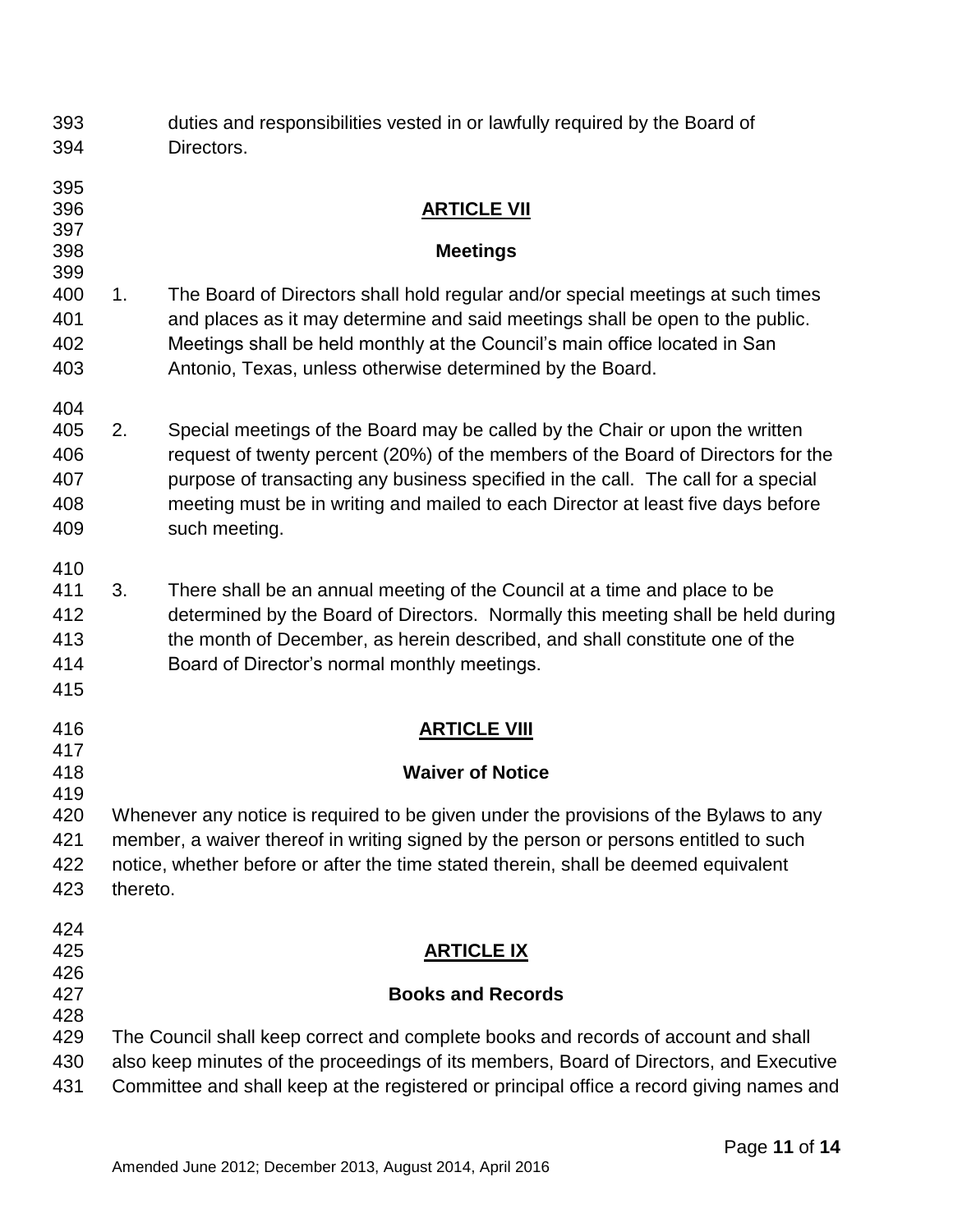| 432<br>433<br>434                                           | addresses of members entitled to vote. All books and records of the Council may be<br>inspected by any member or his agent or attorney for any proper purpose at any<br>reasonable time. |                                                                                                                                                                                                                                                                                                                                                                                                                                                                                                                                                                                                                                                                   |  |
|-------------------------------------------------------------|------------------------------------------------------------------------------------------------------------------------------------------------------------------------------------------|-------------------------------------------------------------------------------------------------------------------------------------------------------------------------------------------------------------------------------------------------------------------------------------------------------------------------------------------------------------------------------------------------------------------------------------------------------------------------------------------------------------------------------------------------------------------------------------------------------------------------------------------------------------------|--|
| 435                                                         |                                                                                                                                                                                          |                                                                                                                                                                                                                                                                                                                                                                                                                                                                                                                                                                                                                                                                   |  |
| 436<br>437                                                  |                                                                                                                                                                                          | <b>ARTICLE X</b>                                                                                                                                                                                                                                                                                                                                                                                                                                                                                                                                                                                                                                                  |  |
| 438<br>439                                                  |                                                                                                                                                                                          | <b>Contracts, Checks, Deposits, Funds and Other Business</b>                                                                                                                                                                                                                                                                                                                                                                                                                                                                                                                                                                                                      |  |
| 440<br>441<br>442<br>443<br>444                             | 1 <sub>1</sub>                                                                                                                                                                           | The Board of Directors may authorize any officer or officers, agent or agents of<br>the Council, in addition to the officers so authorized by these Bylaws, to enter<br>into any contract or execute and deliver any instrument in the name of and on<br>behalf of the Council and such authority may be general or confined to specific<br>instances.                                                                                                                                                                                                                                                                                                            |  |
| 445<br>446<br>447<br>448<br>449                             | 2.                                                                                                                                                                                       | All checks, drafts or orders for the payment of money, notes or other evidences<br>of indebtedness issued in the name of the Council shall be signed by such officer<br>or officers, agent or agents of the Council and in such manner as shall from time<br>to time be determined by the Board of Directors.                                                                                                                                                                                                                                                                                                                                                     |  |
| 450<br>451<br>452<br>453<br>454<br>455<br>456<br>457<br>458 | 3.                                                                                                                                                                                       | The Board shall provide for an independent audit annually, with the auditor<br>selected pursuant to a Request for Proposal (RFP) to be released at least every<br>five (5) years. The contract awarded through the RFP will be for three (3) years<br>with two (2) one (1)-year extensions that will be made at the pleasure of the<br>Board of Directors. The maximum number of consecutive years that an auditor<br>or auditing firm may provide services will be five (5). If no qualified proposals are<br>received at the end of the five (5) years, the Board may authorize an additional<br>one (1)-year extension until a qualified proposer is selected. |  |
| 459<br>460<br>461<br>462                                    | 4.                                                                                                                                                                                       | All funds of the Council shall be deposited from time to time to the credit of the<br>Council in such banks, trust companies or other depositories as the Board of<br>Directors may select.                                                                                                                                                                                                                                                                                                                                                                                                                                                                       |  |
| 463<br>464<br>465<br>466<br>467                             | 5.                                                                                                                                                                                       | The Board of Directors shall be responsible for the review, approval and adoption<br>of all Council policy documents, including but not limited to an annual budget,<br>strategic / implementation plans, annual work programs, affirmative action plans<br>and personnel policies.                                                                                                                                                                                                                                                                                                                                                                               |  |
| 468                                                         |                                                                                                                                                                                          |                                                                                                                                                                                                                                                                                                                                                                                                                                                                                                                                                                                                                                                                   |  |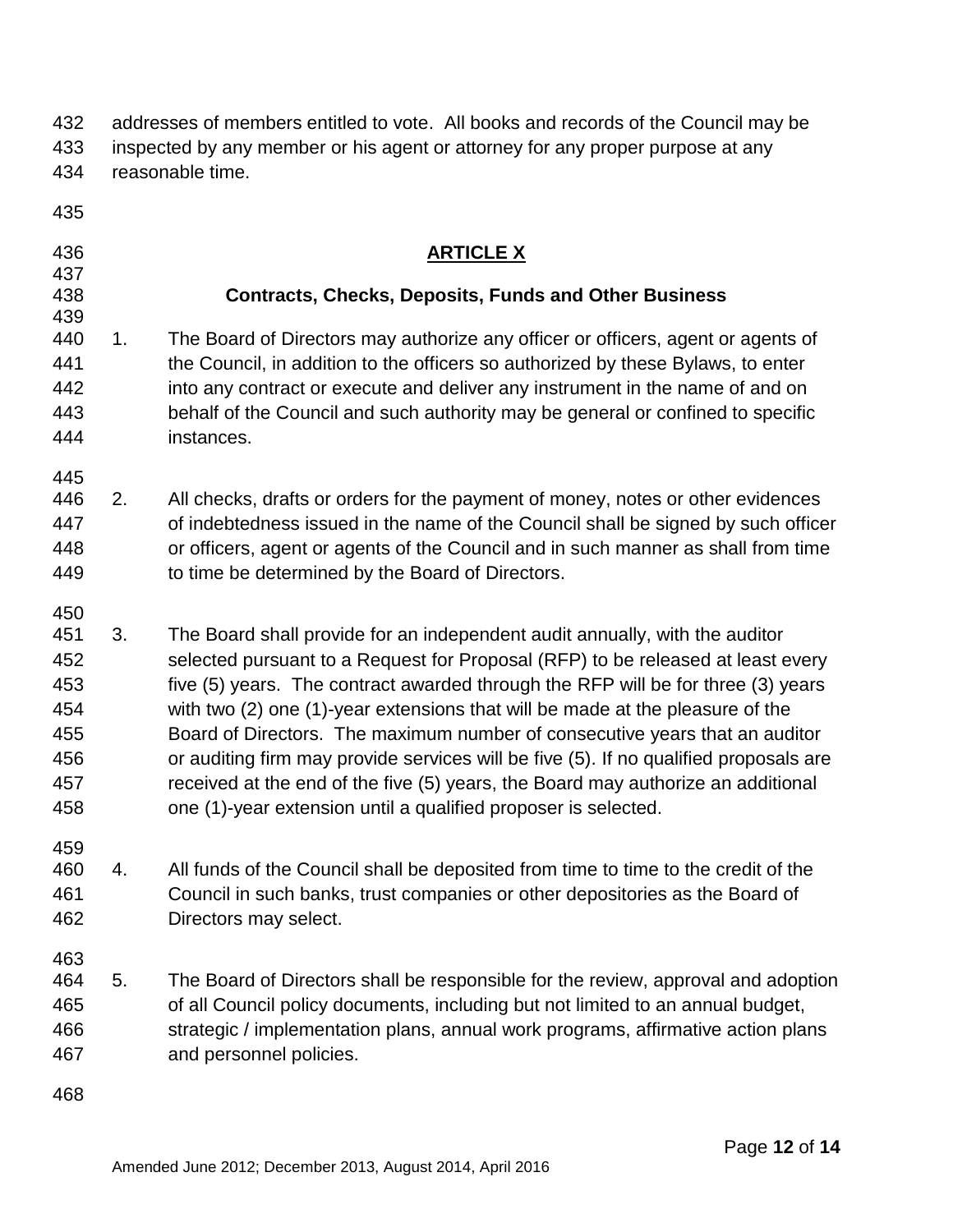| 469<br>470                                                  |                                                                                                                                                                                                                                                                                                                           | <b>ARTICLE XI</b>                                                                                                                                                                                                |                                                                                                                                                                                                                                                                       |  |  |
|-------------------------------------------------------------|---------------------------------------------------------------------------------------------------------------------------------------------------------------------------------------------------------------------------------------------------------------------------------------------------------------------------|------------------------------------------------------------------------------------------------------------------------------------------------------------------------------------------------------------------|-----------------------------------------------------------------------------------------------------------------------------------------------------------------------------------------------------------------------------------------------------------------------|--|--|
| 471                                                         | <b>Finances, Budget and Payments</b>                                                                                                                                                                                                                                                                                      |                                                                                                                                                                                                                  |                                                                                                                                                                                                                                                                       |  |  |
| 472<br>473<br>474<br>475                                    | 1.                                                                                                                                                                                                                                                                                                                        | year.                                                                                                                                                                                                            | The Board of Directors shall adopt an annual budget on or before December 31st<br>of each year and its fiscal period shall begin on the first day of January in each                                                                                                  |  |  |
| 476<br>477<br>478<br>479                                    | 2.                                                                                                                                                                                                                                                                                                                        | Each year upon adoption of the annual budget, the Board of Directors shall fix<br>the dues for all member governmental units. Dues shall be in sufficient amounts<br>to provide funds as required by the budget. |                                                                                                                                                                                                                                                                       |  |  |
| 480<br>481<br>482<br>483                                    | 3.                                                                                                                                                                                                                                                                                                                        | New members may join the Council upon the payment of dues prorated for the<br>remaining portion of the Council's fiscal year as of the effective date of their<br>governing body's membership approval.          |                                                                                                                                                                                                                                                                       |  |  |
| 484<br>485<br>486                                           | 4.                                                                                                                                                                                                                                                                                                                        | Annual membership dues of governmental units who become members of the<br>Council shall be as follows:                                                                                                           |                                                                                                                                                                                                                                                                       |  |  |
| 487<br>488<br>489<br>490<br>491<br>492<br>493<br>494<br>495 |                                                                                                                                                                                                                                                                                                                           | a.<br>b.                                                                                                                                                                                                         | <b>Cities and Counties</b><br>1. All pay 7 cents per capita according to latest census estimates.<br>2. Minimum for counties is \$1,000.<br>3. Minimum for cities is \$600.<br>All other entities, not cities or counties, regardless of classification are<br>\$600. |  |  |
| 496<br>497                                                  |                                                                                                                                                                                                                                                                                                                           |                                                                                                                                                                                                                  | <u>ARTICLE XII</u>                                                                                                                                                                                                                                                    |  |  |
| 498<br>499                                                  | <b>Parliamentary Rule</b>                                                                                                                                                                                                                                                                                                 |                                                                                                                                                                                                                  |                                                                                                                                                                                                                                                                       |  |  |
| 500<br>501<br>502<br>503<br>504                             | All Board and Committee meetings shall be conducted in compliance with Texas<br>Government Code Chapter 551 - Open Meetings. Generally accepted parliamentary<br>procedures will be used for Board and Committee meetings so long as the procedures<br>do not conflict with the Texas Open Meetings Act and these Bylaws. |                                                                                                                                                                                                                  |                                                                                                                                                                                                                                                                       |  |  |
| 505                                                         |                                                                                                                                                                                                                                                                                                                           |                                                                                                                                                                                                                  |                                                                                                                                                                                                                                                                       |  |  |
| 506                                                         |                                                                                                                                                                                                                                                                                                                           |                                                                                                                                                                                                                  | <b>ARTICLE XIII</b>                                                                                                                                                                                                                                                   |  |  |